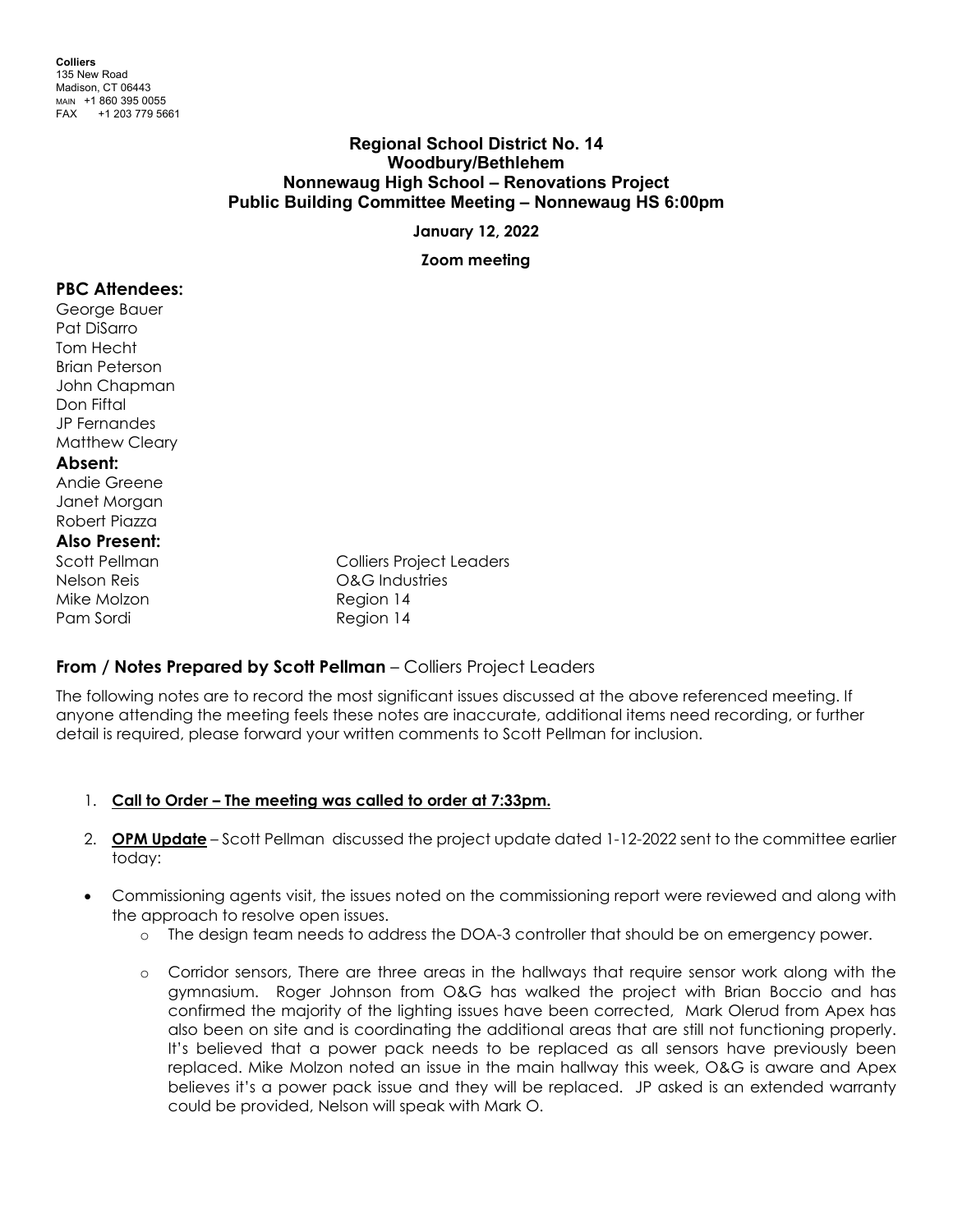- o Additional supplemental heat options will be reviewed with the design team. George noted that individual staff toilets in the administration building are still cold, Mike Molzon added that the hallway in the music area and music office are also not able to achieve temperature. Nelson noted that additional insulation was added at the music area and in the administration building. Mike stated that the boilers have capacity and he would recommend that the extra heat could be provided with base board radiation. Mike is going to try and install additional insulation above the toilet room ceilings. Nelson stated that the undercuts were increased in the past for toilet room doors. Colliers to request what other options are possible for heating of the 7 toilet rooms and music practice/office that may be implemented by the District at a later time. John Chapman asked if the building was supposed to be designed to code why didn't we get the insulation that meets code. Mike has added insulation at the access to the attic.
- o Mike Molzon noted that this morning the kitchen mechanical unit was off due to the freeze stat tripping and the unit will not stay running, Mike re-set the freeze stat and the unit re-started.
- o At DOAS #5 There was a 100-degree delta T in an email earlier today Eric Romeos response was that the delta should be 40 degrees and asked . Was the unit commissioned properly? Colliers to contact the commissioning agent.
- o There are issues with CU-8 and CU-9 which require corrective action or re-programming to ensure that the IDF and MDF rooms maintain cooling when there is a a power failure, the VRF units that feed those spaces are on emergency power but there are others attached to the same CU's that are not on emergency power and when the power goes off the entire system shuts down. A meeting will be scheduled with design and construction to further address this issue.
- The three exterior light fixtures by the tennis courts have been replaced. Mike Molzon questioned work done over the Christmas break concerning the 3 light poles heads. O&G noted that the work completed under the warranty and three heads were replaced by Boulos
- The auditorium strip light attic stock and replacement fixtures should be delivered to the site on Monday 1-17-22 for installation.
- Nelson from O&G will correct the stair nosing's that are raised at the main entry stair of the auditorium.
- The PA interface in the main office was completed over the winter break and tested, Pam will verify its operation tomorrow, Mike Molzon noted that he did hear the system being tested on 12-29-2021.
- Colliers has a financial close out meeting with the administration on 12-2-2021 and that coordination is ongoing.
- Counseling conference room HDMI does not function, front conference room wire configuration. Scott P will review on Monday.
	- o Mike Molzon stated that he spoke to B from Wireman and Wiremen will be on site Monday.

## **Construction Managers Update -** Nelson Reis reported on the following:

- Neslon Reis reviewed the pay application with the committee which involves retainage releases. Consent of Surety has been received. All change orders have been signed and paperwork received for contractors receiving retainage payments. All ongoing contractors retainage was reviewed awaiting final close out documents. GDS was the largest release of retainage.
- The bond increases will be reconciled on the final pay application.
- The trade allowance summary was reviewed. There will be credit change orders for the money that was not expended. Approx. \$213,000 A final review with the State will be coordinated by O&G and include Colliers once the allowances have been reconciled.
- The CM has 5 allowances in the GMP with just over \$1,000 unused.
- The CM contingency has approx. \$73,000 that will not be expended.
	- o Mike Molzon also noted that the compressor units by the kitchen need to be re-started at times . This needs to be addressed by the design team and SWAN.